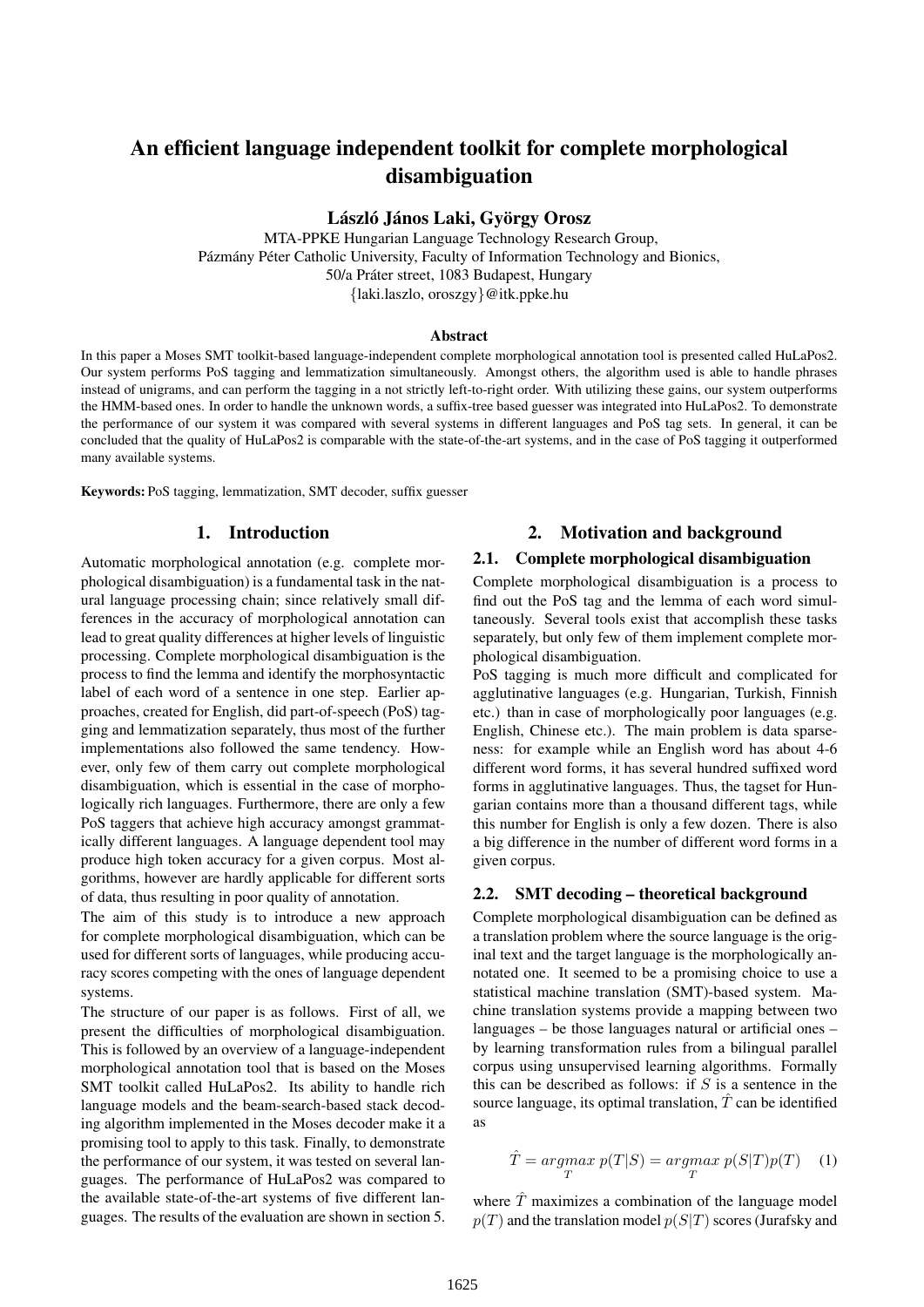#### Martin, 2009).

Further on, the decoding model of the SMT method is isomorphic with the noisy-channel models that are close to the one used by PoS taggers based on a hidden Markov model (HMM). Therefore a mapping can be done: the language model  $(P(T))$  is the tag transmission probability model and the translation model  $(P(S|T))$  is the output (or lexical) probability model. The main difference between these models is the way how probabilities are estimated. The main reasons that motivated us to use an SMT framework, in particular the open-source Moses SMT toolkit (Koehn et al., 2007), to the task of morphological annotation were the following:

- 1. The Moses training chain is fast to create a translation model (i.e. a lexical probability model) from a given word aligned corpus. Furthermore, in contrast to usual HMM decoders, the translation model may contain long phrases, which allows the system to tag long sequences of words as one unit.
- 2. The language model (i.e. the tag transmission probability model) is trained with a modified Kneser-Ney smoothing (James, 2000), which has a state-of-the-art performance in the creation of language models.
- 3. The decoder (tagger) uses an efficient beam-search algorithm applying stack decoding. The advantage of this technique is that the decoding order is not severely left-to-right (in contrast to e.g. the strict left-to-right decoding applied in HMM taggers) due to the reordering ability of the SMT decoder. If the distortion penalty is turned off, far distance jumps are allowed for the decoder.
- 4. It is easy to integrate a morphological guesser or morphological analyzer as a pre-translator tool into the decoding process.

### 3. Earlier approaches

The first commonly used statistical taggers were based on Markov models (such as TnT (Brants, 2000) or Hun-Pos (Halácsy et al., 2007)), then starting by Ratnaparkhi (Reynar and Ratnaparkhi, 1997) maximum entropy modeling became a popular methodology and is generally applied to numerous languages. Good examples are the adaptations of the Stanford tagger (Toutanova and Manning, 2000). There are plenty of other supervised learning methods that are shown to be performing well amongst different languages, such as Brill's transformation learner (Brill, 1995), the SVMTool (Giménez and Màrquez, 2004). This is based on Support Vector Machines or Tree-Tagger (Schmid, 1995), which uses decision trees.

The main advantage of our system is that it operates in a completely language- and tagset-independent manner. Moreover, previous tagger implementations have limited possibilities concerning the selection of decoding order and the units of translation. HMM-based taggers are restricted to left-to-right processing. When assigning an analysis to a word, the system can only rely on the analysis of its left-hand-side neighbors. The system performs a search for the best global analysis at the end of the sentence. The maximum-entropy-based algorithm implemented in e.g. the Stanford parser begins the analysis with the least ambiguous words, and then goes on with analysis of more ambiguous words. The process relies on the analyses of nearest neighbors.

In contrast, the decoder in the tagger described in this paper is in theory able to use arbitrarily long terms as separate translation units, and word analysis can take into account not only left-hand-side, but also right-hand-side neighbors. In addition, the language model used for implementing the tag-transition model – thanks to the improved Kneser-Ney smoothing – proved more effective than the trigram-model used by the HMM-based systems above.

Mora and Peiró (2007) were the first ones to use an SMT decoder as a tagger tool (Mora and Peiró, 2007). The system was designed only for part-of-speech tagging for English (not including lemmatization). A word-frequencybased model and an exception list of 11 word ending patterns were used to manage out-of-vocabulary (OOV) words. A similar approach is described by Laki (Laki, 2012), who applied this method for Hungarian. Parameters and models used by Mora and Peiró for English produced well below state-of-the-art results for Hungarian in a PurePos with morphological analyzer setting (Orosz and Novák, 2013). Due to the agglutinating nature of Hungarian, its analysis requires much more advanced techniques to handle the increased number of OOV words.

In this paper the modified version of Laki's system is described. Some important modifications need to be done to use an SMT as PoS tagger. These changes are presented shortly in the next section; while a longer account can be found in the paper of Laki et al. (Laki et al., 2013).

# 4. Description of the system

In this section the most important modifications of the SMT framework are described which distinguish the original one from a morphological annotator.

Generalized Lemmatization: For suffixing languages like Hungarian or Turkish, lemmas can be easily represented as a tuple that describes the transformation to be performed on the word form to get the lemma:  $\langle cut\#paste\rangle$ , where *cut* is how many characters are to be cut from the end of the string, and *paste* is the string to be joined to the end of the result of the cut operation. For example the Hungarian word *hazam´* ('my homeland') – where the lemma is *haza* ('homeland') – can be represented as *'2#a'*. Thus, the morphological analysis that is to be identified for each word in a sentence is the lemma representation in conjunction with the morphosyntactic label in form *'2#a#[Nc-sn---s1]'*.

Monotone alignment: In the case of natural languages, unsupervised machine learning algorithms are used in an SMT system as word alignment tools. As a morphological disambiguation tool should use a one-to-one monotone mapping between tokens and their analyses, the Giza++ tool (Och and Ney, 2000) was replaced by a monotone mapping in HuLaPos2.

Phrase extraction: The main advantage of the Moses decoder is that it is able to translate longer phrases as one unit. The maximum length of phrases used in translation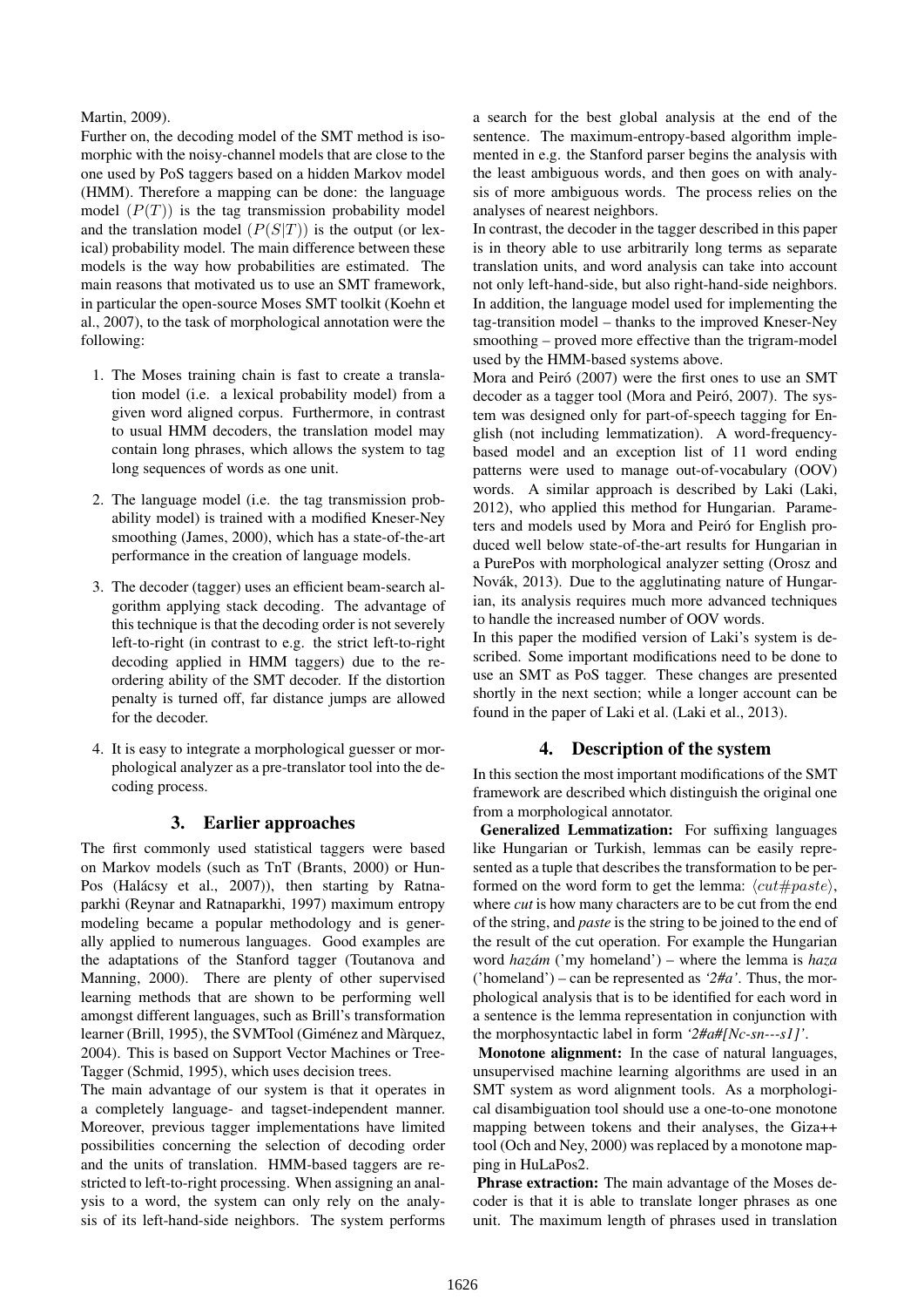

Figure 1: The workflow of HuLaPos2 presented on a Hungarian example *'Late afternoon the exchange rate of the Hungarian currency stood on 10.45 percent.'*

and the order of language models influence the quality of the system. The optimal setting was determined empirically – separately for each language–, where systems were tested using different length settings.

Handling numeric strings: To reduce data sparseness issues, digits, percentages and strings with only uppercase characters were replaced with generic symbols in the training corpus and in the input text as well.

Handling OOV words: To improve tagging and lemmatization of OOV words, a morphological guesser was created, which is similar to the one implemented in HunPos. The guesser learns the *(lemma transformation; tag)* pairs (TTP) for suffixes of rare words found in the training data. A reverse trie of suffixes is built, in which each node has a weighted list of TTPs. The guesser was integrated into the decoder in the following manner. The Moses decoder is able to read a set of predefined translations from the input, which can be used to handle words not seen in the training corpus. In this setup, hapaxes are left intact in the training corpus, while OOV words are pre-translated in the input. This is an optimal solution because the guesser can assign PoS tags and lemmas based on a smoothed interpolated model of various suffix lengths. Moreover, this solution does not force the system to default to a unigram tag transmission probability model when encountering an OOV word. This subsystem is to be used for handling rare unseen words, therefore it should be trained on rare words. The threshold for rare words was set empirically: the highest accuracy was obtained when it was set to 2, i.e. if the guesser is trained only on hapaxes.

Overview of the workflow: Figure 1 shows an analysis of an example sentence, where most of the handled phenomena are represented. The first step is preprocessing, where numeric variables are normalized  $(10, 5 \rightarrow$  $\langle \sin t \rangle$ ,  $\langle \sin t \rangle$ ). Thereafter unknown words are preannotated by the guesser ( $\hat{a}$ rfolyama  $\rightarrow$  (1||[Nc−sn−−−s3] : 0.007065),  $(0||[Nc - sn] : 0.000482)$ . In the next step translation is created by the Moses decoder from the preprocessed form to the TTPs. Finally, the output form  $(token \# lemma \# tag)$  of HuLaPos2 system is generated.

## 5. Evaluation and results

Based on the available corpora two evaluation schemes were used. In the case of languages where the corpus does not contain lemmas (English, Portugese, Bulgarian), we measured only the accuracy of PoS tagging of our system. In cases where the lemmatization was also included in corpus (Hungarian, Croatian, Serbian), during evaluation we calculated the accuracy of the full morphological annotation including both lemmas and also morphosyntactic tags. We optimized the system for the accuracy of full word level morphological analysis. A detailed comparison of accuracy values is presented in Table 1.

Hungarian: As for Hungarian, PurePos2 (Orosz and Novák, 2013) is the state-of-the-art system. This is a HMM-based complete morphological disambiguation tool which can optionally use an integrated morphological analyzer, which uses the HUMor tagset.

Szeged Corpus 2 (Csendes et al., 2004) is used for the comparison with two different morphosyntactic code sets. The MSD annotation system (Erjavec, 2004) is the original scheme used for annotating this corpus, while HUMor morphosyntactic codes (Novák, 2003) are automatically assigned using conversion algorithms. Szeged Corpus 2 is the only large-scale freely available completely annotated corpus for Hungarian. The corpus contains manually checked and corrected annotation, and it has 64 395 segments (sentences), which contain 1 042 546 tokens. These cover 112 100 different word-form types. The corpus was divided into 10%-10%-80% development, test and training sets. System parameters were tuned on the development set and final testing was performed on the test set. HuLaPos2 was compared to PurePos with (PurePos MA) and without the integrated morphological analyzer. Results show that HuLaPos2 outperforms PurePos without the morphological analyzer, while it still produces better accuracy compared to PurePos with the MA in the case of PoS tagging.

Serbian and Croatian: Regarding Serbian and Croatian, Agić et al. (Agić et al., 2013) created a PoS tagging and lemmatization tool chain in 2013. Their system is a composition of HunPos (Halácsy et al., 2007) and the CST lemmatizer (Jongejan and Dalianis, 2009), which was trained with the SETimes.HR corpus (Croatian newspaper text from Southeast European Times). The SETimes.HR corpus is the dependency treebank of Croatian and Serbian. Both the Croatian and the Serbian part contain about 4000 manually lemmatized and morphosyntactically tagged sentences. The test sets size were 100-100 sentences. Results in table 1 show that in the case of PoS tagging HuLaPos2 outperformed Agic's system, however in the case of lemmati- ´ zation it can not be said. In Serbian and Croatian inflected forms of words may change not only suffixes, but also prefixes with high frequency. Since our lemmatization tool uses suffix-based TTPs, therefore it is difficult to manage the prefixes with this model, which leads to worse performance of HuLaPos2 in lemmatiztion.

In case of Bulgarian, English and Portugese, systems were trained on available corpora without gold standard lemmatization, therefore the performance of only PoS tagging was compared (see table 2).

Bulgarian: Georgiev et al. (Georgiev et al., 2012) created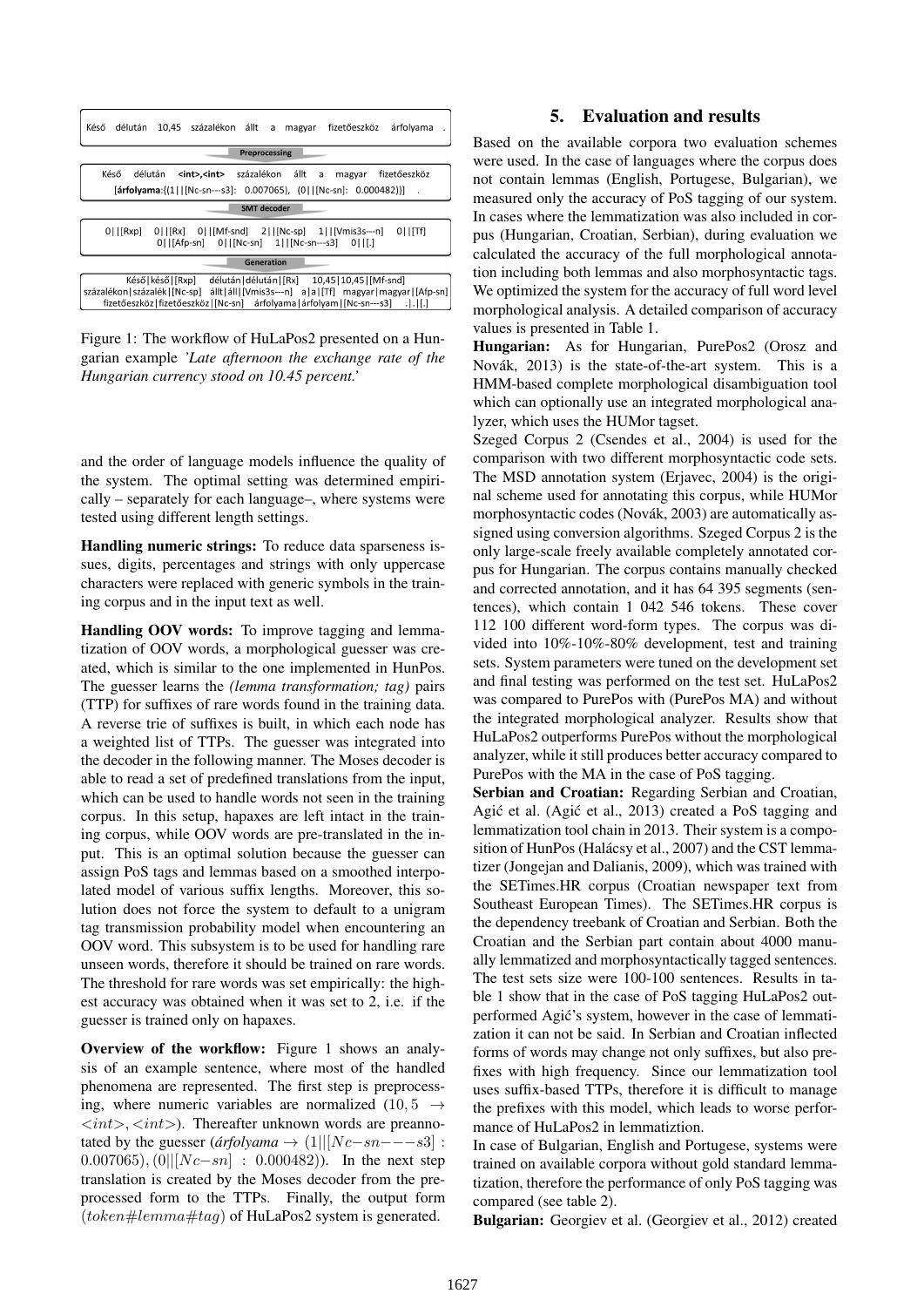|                   | System         | Token accuracy |               |        |
|-------------------|----------------|----------------|---------------|--------|
| Language          |                | tagging        | lemmatization | full   |
| Hungarian (MSD)   | HuLaPos2       | 99.57%         | $97.24\%$     | 96.84% |
|                   | PurePos        | 96.74%         | 96.35%        | 94.76% |
| Hungarian (HUMor) | HuLaPos2       | 99.18%         | 98.23%        | 97.62% |
|                   | <b>PurePos</b> | 96.50%         | 96.27%        | 94.53% |
|                   | PurePos+MA     | 98.96%         | 99.53%        | 98.77% |
| Croatian          | HuLaPos2       | $93.25\%$      | 96.21%        | 90.77% |
|                   | $HunPos+CST$   | 87.11%         | 97.78%        |        |
| Serbian           | HuLaPos2       | 92.28%         | 92.72%        | 86.51% |
|                   | $HunPos+CST$   | 85.00%         | 95.95%        |        |

Table 1: Comparing PoS, lemmatization and full morphological annotation values of HuLaPos2 with other well-performing systems

| Language         | System                                 | Tagging accuracy |
|------------------|----------------------------------------|------------------|
| <b>Bulgarian</b> | TnT                                    | 92.53%           |
|                  | machine learning                       | 95.72%           |
|                  | machine learning + lexicon             | 97.83%           |
|                  | HuLaPos2                               | 97.86%           |
|                  | machine learning $+$ lexicon $+$ rules | $97.98\%$        |
| Portuguese       | HuLaPos2                               | $93.20\%$        |
|                  | HMM based PoS tagger                   | 92.00%           |
| English          | TnT                                    | 96.46%           |
|                  | PBT (Mora and Peiró, 2007)             | 96.97%           |
|                  | HuLaPos2                               | 97.08%           |
|                  | Stanford tagger 2.0                    | 97.32%           |
|                  | SCCN (Søgaard, 2011)                   | $97.50\%$        |

Table 2: Comparison of results in the case of use of PoS tagging alone

a morphological disambiguation tool based on controlled training for Bulgarian. A morphological lexicon and linguistic rules were built into their system. The tool was trained and tested on BulTreeBank corpus (Chanev et al., 2007). The results in Table 2 show that the performance of HuLaPos2 significantly exceeds the performance of purely statistical-based tools. Despite that our system was not supported by any language specific tool, it outperforms a performance of system with morphological lexicon; furthermore the accuracy of HuLaPos2 gains on the results of Georgiev's best system (controlled training + lexicon + rules).

Portuguese: As regards Portuguese, Maia and  $Xexéo$  (2011) created an HMM-based PoS tagger in 2011. Their system was trained on the Floresta Sintá(c)tica Treebank (Freitas et al., 2008) (the first 10% was the test set, the remaining 90% the training set). Maia and Xexéo's system reaching 96.2% accuracy with a 39-tag tagset and 92.0% with a 257-tag tagset extended with inflexion information. HuLaPos2 was trained with the bigger tagset and with these parameters it outperformed their accuracy with more than 1%.

English: Concerning English, the WSJ subpart of the Penn Treebank (Marcus et al., 1993) was used with the commonly used division.<sup>1</sup> Table 2 shows the results of HuLaPos2 and four other systems. Firstly, we could observe that HuLaPos2 exceeded the TnT system and the system of Mora and Pieró (2007). Secondly, HuLaPos2 has comparable results to the state-of-the-art.

# 6. Conclusion

In this paper, we described a language-independent morphological annotation tool that is based on the Moses toolkit. It performs PoS tagging and lemmatization simultaneously employing a trie-based suffix guesser, which effectively handles the problem of OOV words, typical of morphologically rich languages. The performance of Hu-LaPos2 was compared to the state-of-the-art systems of five different languages. In the case of PoS tagging, our method outperforms available tools for all investigated languages, but English. Meanwhile its lemmatization accuracy is comparable to them. In the case of English, HuLaPos2 outperforms the TnT system and has a similar performance compared to the best ones.

#### Acknowledgment

This research was partially supported by the project grants  $TAMOP-4.2.1$ ./B- $11/2$ -KMR-2011-0002 and  $TAMOP-$ 4.2.2./B–10/1-2010-0014.

<sup>1</sup>http://aclweb.org/aclwiki/index.php?

title=POS\_Tagging\_(State\_of\_the\_art)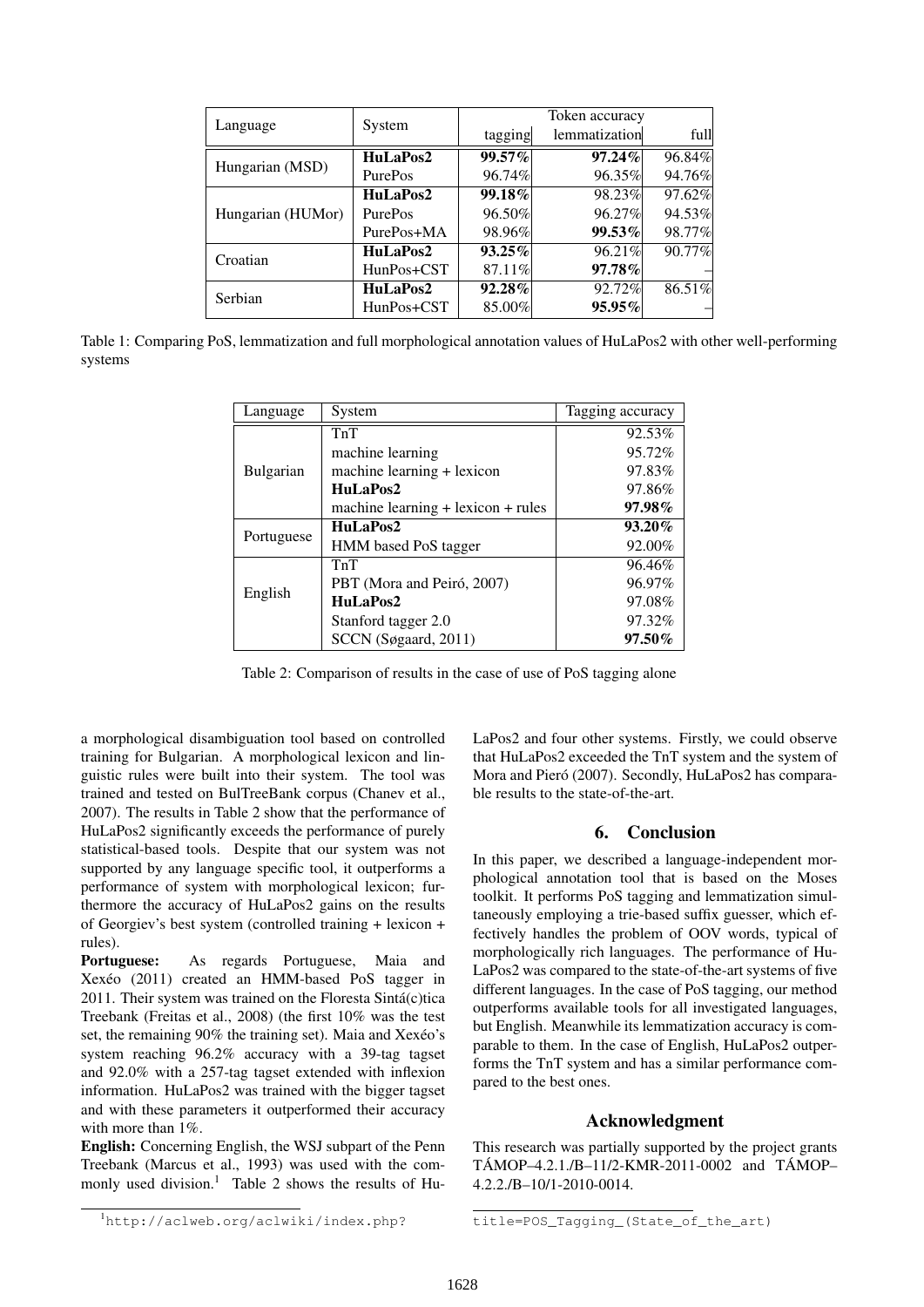#### 7. References

- Agić, v., Ljubešić, N., and Merkler, D. (2013). Lemmatization and Morphosyntactic Tagging of Croatian and Serbian. In *Proceedings of the 4th Biennial International Workshop on Balto-Slavic Natural Language Processing*, pages 48–57, Sofia, Bulgaria, August. Association for Computational Linguistics.
- Brants, T. (2000). Tnt a Statistical Part-of-Speech Tagger. In *Proceedings of the Sixth Applied Natural Language Processing (ANLP-2000)*, Seattle, WA.
- Brill, E. (1995). Transformation-based error-driven learning and natural language processing: A case study in part-of-speech tagging. *Computational Linguistics*, 21:543–565.
- Chanev, A., Simov, K., Osenova, P., and Marinov, S., (2007). *The BulTreeBank: Parsing and conversion*, volume 309 of *Current Issues in Linguistic Theory*, pages 321–330. John Benjamins, Amsterdam & Philadelphia.
- Csendes, D., Csirik, J., and Gyimóthy, T., (2004). *The Szeged Corpus: A POS Tagged and Syntactically Annotated Hungarian Natural Language Corpus*, volume 3206 of *Lecture Notes in Computer Science*, pages 41– 47. Springer Berlin / Heidelberg.
- Erjavec, T. (2004). MULTEXT-East Version 3: Multilingual Morphosyntactic Specifications, Lexicons and Corpora. In *Fourth International Conference on Language Resources and Evaluation, LREC'04*, pages 1535–1538. ELRA.
- Freitas, C., Rocha, P., and Bick, E. (2008). Floresta Sintá(c)tica: Bigger, thicker and easier. In *Proceedings of the 8th international conference on Computational Processing of the Portuguese Language*, PROPOR '08, pages 216–219, Berlin, Heidelberg. Springer-Verlag.
- Georgiev, G., Zhikov, V., Simov, K. I., Osenova, P., and Nakov, P. (2012). Feature-rich part-of-speech tagging for morphologically complex languages: Application to bulgarian. In Daelemans, W., Lapata, M., and Màrquez, L., editors, *EACL*, pages 492–502. The Association for Computer Linguistics.
- Giménez, J. and Màrquez, L. (2004). Svmtool: A general pos tagger generator based on support vector machines. In *In Proceedings of the 4th International Conference on Language Resources and Evaluation*, pages 43–46.
- Halácsy, P., Kornai, A., and Oravecz, C. (2007). Hun-Pos: An open source trigram tagger. In *Proceedings of the 45th Annual Meeting of the ACL*, pages 209–212, Stroudsburg. Association for Computational Linguistics.
- James, F. (2000). Modified Kneser-Ney smoothing of ngram models. Technical report.
- Jongejan, B. and Dalianis, H. (2009). Automatic training of lemmatization rules that handle morphological changes in pre-, in- and suffixes alike. In *Proceedings of the Joint Conference of the 47th Annual Meeting of the ACL and the 4th International Joint Conference on Natural Language Processing of the AFNLP*, pages 145– 153, Suntec, Singapore, August. Association for Computational Linguistics.
- Jurafsky, D. and Martin, J. H. (2009). *Speech and Language Processing: An Introduction to Natural*

*Language Processing, Computational Linguistics and Speech Recognition*. Prentice Hall series in artificial intelligence. Prentice Hall, Pearson Education International, Englewood Cliffs, NJ, 2nd edition.

- Koehn, P., Hoang, H., Birch, A., Callison-Burch, C., Federico, M., Bertoldi, N., Cowan, B., Shen, W., Moran, C., Zens, R., Dyer, C., Bojar, O., Constantin, A., and Herbst, E. (2007). Moses: Open Source Toolkit for Statistical Machine Translation. In *Proceedings of the ACL 2007 Demo and Poster Sessions*, pages 177–180, Prague. Association for Computational Linguistics.
- Laki, L. J., Orosz, G., and Novák, A. (2013). Hulapos 2.0 – decoding morphology. In *12th Mexican International Conference on Artificial Intelligence*, Mexico City, Mexico.
- Laki, L. (2012). Investigating the Possibilities of Using SMT for Text Annotation. In Simões, A., Queirós, R., and da Cruz, D., editors, *1st Symposium on Languages, Applications and Technologies*, volume 21 of *OpenAccess Series in Informatics (OASIcs)*, pages 267–283, Dagstuhl, Germany. Schloss Dagstuhl–Leibniz-Zentrum für Informatik.
- Marcus, M. P., Santorini, B., and Marcinkiewicz, M. A. (1993). Building a large annotated corpus of english: The Penn Treebank. *Computational Linguistics*, 19(2):313–330.
- Mora, G. G. and Peiró, J. A. S. (2007). Part-of-Speech tagging based on machine translation techniques. In *Proceedings of the 3rd Iberian conference on Pattern Recognition and Image Analysis, Part I*, IbPRIA '07, pages 257–264, Berlin, Heidelberg. Springer-Verlag.
- Novák, A. (2003). What is good Humor like? In *I. Magyar Szam´ ´ıtog´ epes Nyelv ´ eszeti Konferencia ´* , pages 138–144, Szeged. SZTE.
- Och, F. J. and Ney, H. (2000). Improved statistical alignment models. pages 440–447, Hongkong, China, October.
- Orosz, G. and Novák, A. (2013). PurePos 2.0: a hybrid tool for morphological disambiguation. In *Proceedings of the International Conference on Recent Advances in Natural Language Processing*, pages 539–545, Hussal, Bulgaria.
- Reynar, J. C. and Ratnaparkhi, A. (1997). A maximum entropy approach to identifying sentence boundaries. In *Proceedings of the fifth conference on Applied natural language processing*, ANLC '97, pages 16–19, Stroudsburg, PA, USA. Association for Computational Linguistics.
- Schmid, H. (1995). Improvements In Part-of-Speech Tagging With an Application To German. In *In Proceedings of the ACL SIGDAT-Workshop*, pages 47–50.
- Søgaard, A. (2011). Semisupervised condensed nearest neighbor for part-of-speech tagging. In *Proceedings of the 49th Annual Meeting of the Association for Computational Linguistics: Human Language Technologies: short papers - Volume 2*, HLT '11, pages 48–52, Stroudsburg, PA, USA. Association for Computational Linguistics.
- Toutanova, K. and Manning, C. D. (2000). Enriching the